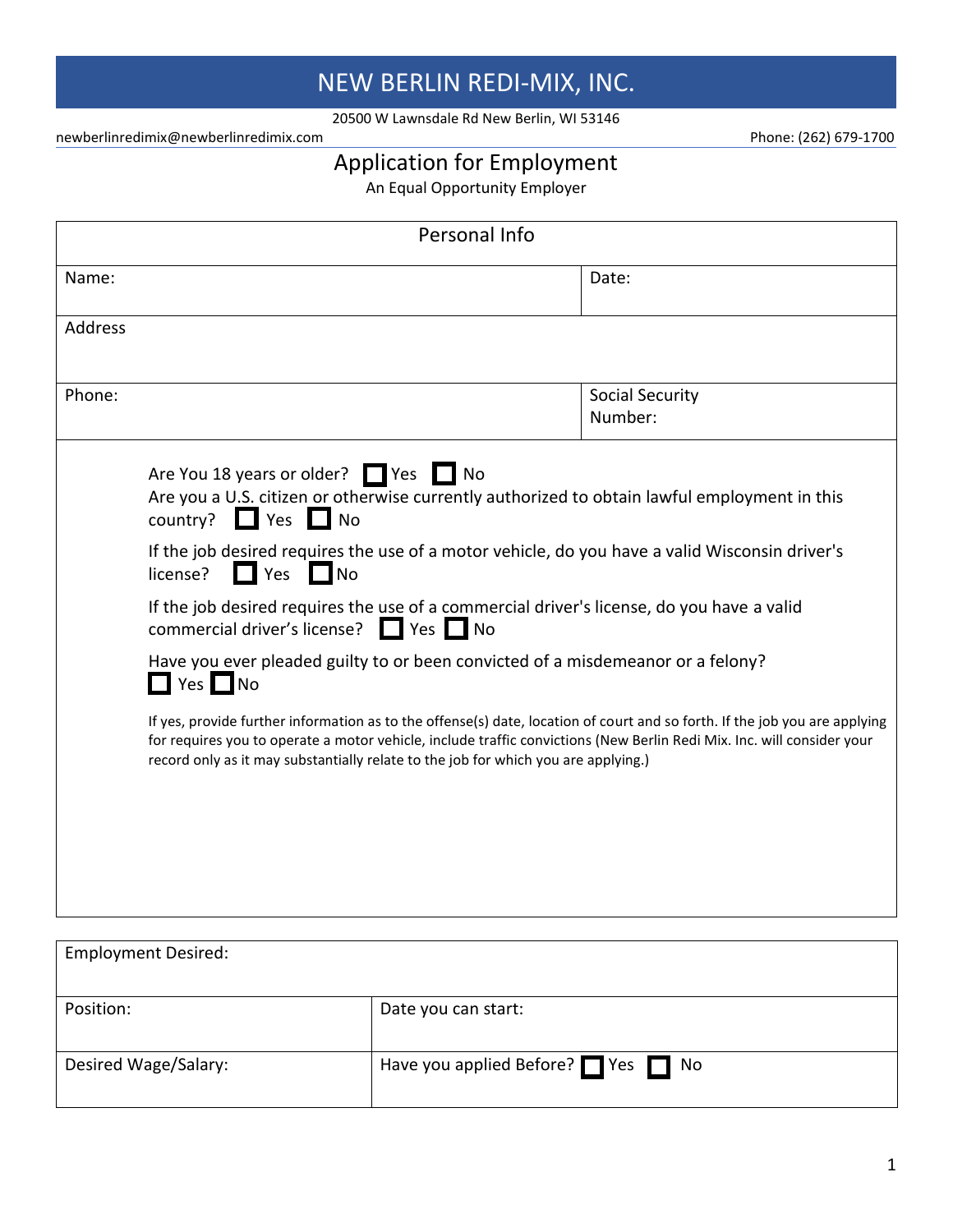### NEW BERLIN REDI-MIX, INC.

#### 20500 W Lawnsdale Rd New Berlin, WI 53146

newberlinredimix@newberlinredimix.com energy and the phone: (262) 679-1700

| <b>Education and Training</b>      |                                                                                               |                                    |                      |                  |
|------------------------------------|-----------------------------------------------------------------------------------------------|------------------------------------|----------------------|------------------|
| Education                          | Name and Location of<br>School                                                                | Number of<br><b>Years Attended</b> | Did You<br>Graduate? | Subjects Studied |
| <b>High School</b>                 |                                                                                               |                                    |                      |                  |
| College                            |                                                                                               |                                    |                      |                  |
| <b>Trade or Business</b><br>School |                                                                                               |                                    |                      |                  |
|                                    | Describe any other training you consider relevant to the position for which you are applying: |                                    |                      |                  |

#### Work Experience/Former Employers

Provide complete information. Start with your current or most recent job. Include self-employed and Military Service. For part-time work, show the average number of hours worked per week. Show any changes in job title for the same employer as separate position. Attach additional sheet if necessary.

| Are you currently Employed: Yes No | If So, May we contact your current Employer? These | $\blacksquare$ No   |
|------------------------------------|----------------------------------------------------|---------------------|
| Employer:                          | <b>Street Address:</b>                             |                     |
| Your Position:                     | City, State, Zip                                   |                     |
| Your Duties:                       | Phone:                                             | Supervisor:         |
|                                    | <b>Total Time Employed:</b>                        |                     |
|                                    | From(month & year)                                 | From (month & year) |
|                                    | Wage/Salary:                                       |                     |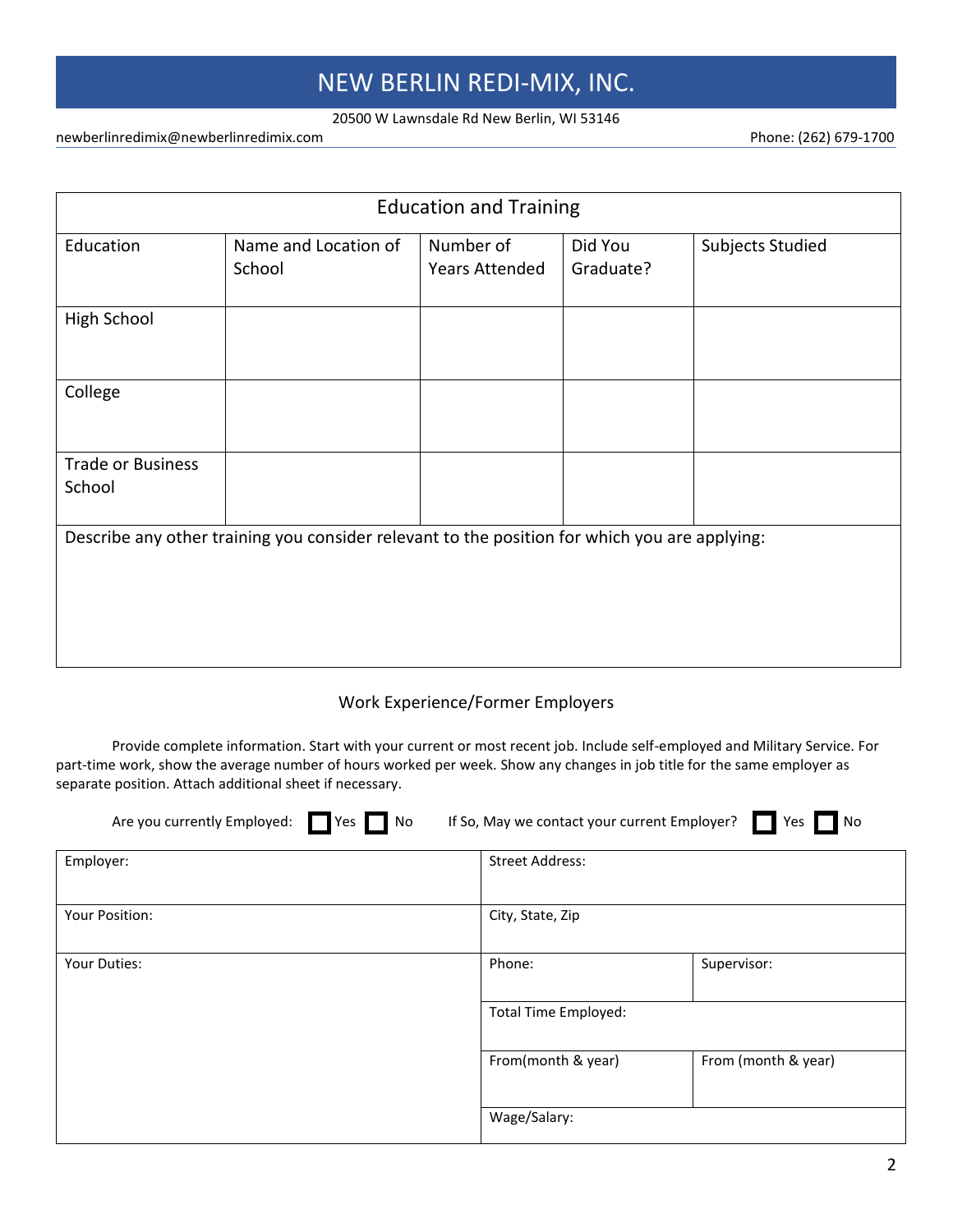# NEW BERLIN REDI-MIX, INC.

#### 20500 W Lawnsdale Rd New Berlin, WI 53146

newberlinredimix@newberlinredimix.com energy and the phone: (262) 679-1700

| Employer:      | <b>Street Address:</b>      |                    |
|----------------|-----------------------------|--------------------|
|                |                             |                    |
| Your Position: | City, State, Zip            |                    |
|                |                             |                    |
| Your Duties:   | Phone:                      | Supervisor:        |
|                | <b>Total Time Employed:</b> |                    |
|                | From(month & year)          | From(month & year) |
|                | Wage/Salary:                |                    |

| Employer:      | <b>Street Address:</b>      |                    |
|----------------|-----------------------------|--------------------|
| Your Position: | City, State, Zip            |                    |
| Your Duties:   | Phone:                      | Supervisor:        |
|                | <b>Total Time Employed:</b> |                    |
|                | From(month & year)          | From(month & year) |
|                | Wage/Salary:                |                    |

| Employer:      | <b>Street Address:</b>      |                    |
|----------------|-----------------------------|--------------------|
| Your Position: | City, State, Zip            |                    |
| Your Duties:   | Phone:                      | Supervisor:        |
|                | <b>Total Time Employed:</b> |                    |
|                | From(month & year)          | From(month & year) |
|                | Wage/Salary:                |                    |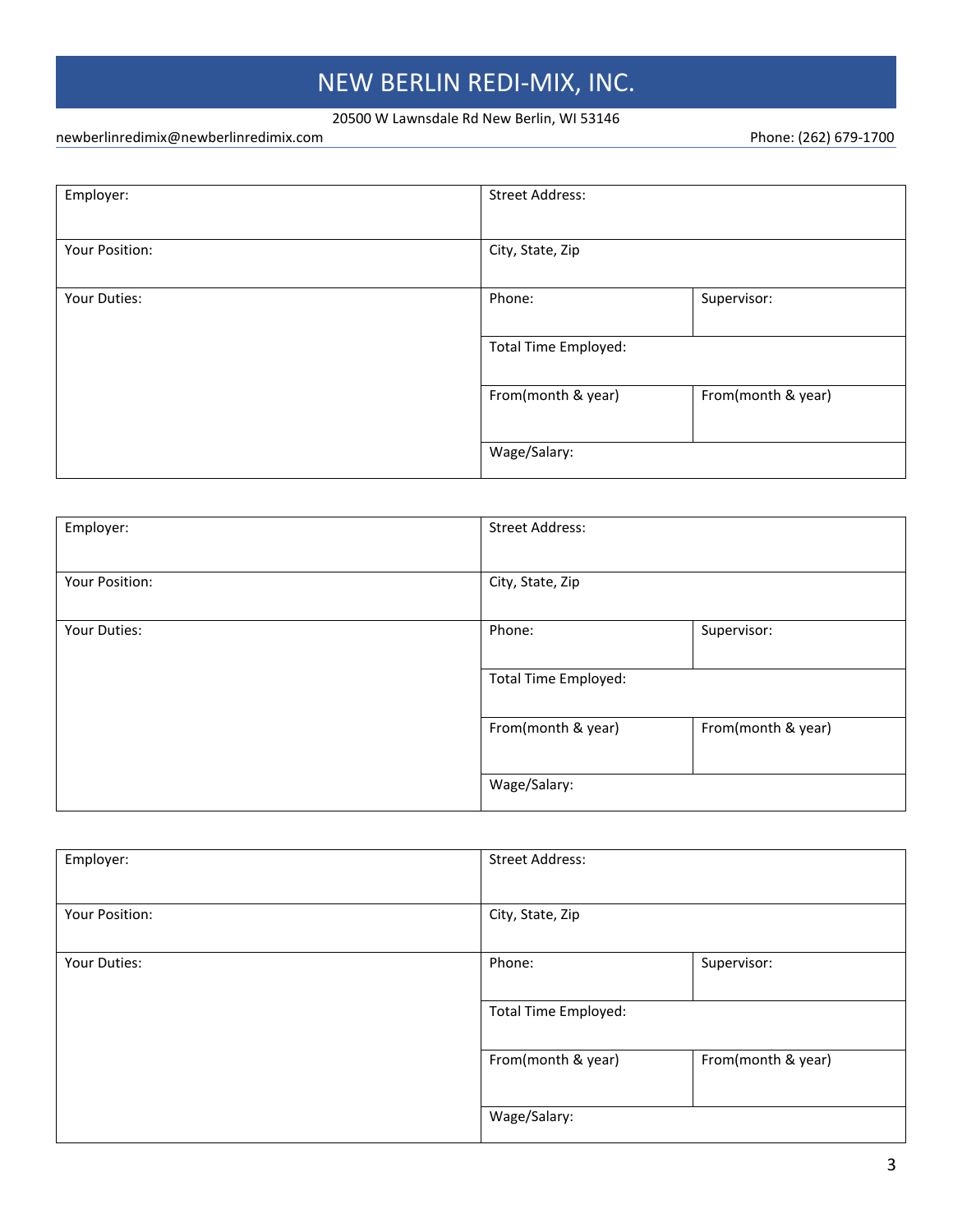20500 W Lawnsdale Rd New Berlin, WI 53146

newberlinredimix@newberlinredimix.com Phone: (262) 679-1700

#### Pre-Employment Information Form

This form and information will be kept in a confidential file separate from the application and will not be considered when reviewing your application

This form is used to help us monitor the success of our Affirmative Action program and to comply with State and Federal equal employment opportunity record keeping. The following information is required on all applications.

| Full Name: |                                           |            |                        |  |
|------------|-------------------------------------------|------------|------------------------|--|
|            |                                           |            |                        |  |
|            | Date of Application:                      |            |                        |  |
|            |                                           |            |                        |  |
|            | Referral Source:                          |            |                        |  |
|            |                                           |            |                        |  |
| Race:      | <b>Black or African American</b>          | Ethnicity: | Hispanic or Latino     |  |
|            | American Indian or Alaska Native          |            | Not Hispanic or Latino |  |
|            | Asian                                     |            | Prefer not to specify  |  |
|            | Native Hawaiian or Other Pacific Islander |            |                        |  |
|            | White                                     |            |                        |  |
| Sex:       | Prefer not to disclose<br>Female<br>Male  |            |                        |  |

The company has adopted programs and policies to assist in the employment and retention of Military Veterans, Disabled Veterans and Disabled Individuals. Under Federal Regulations, the following questions are optional.

| Military Veteran    | Yes | No <sub>l</sub> | If yes, please explain: |
|---------------------|-----|-----------------|-------------------------|
| Disabled Veteran    | Yes | No              |                         |
| Disabled Individual | Yes | No              |                         |

New Berlin Redi-Mix, Inc. is an Equal Opportunity Employer and does not discriminate on the basis of race, ethnicity, religion, age, sex, gender, disability or other basis prohibited by applicable local, state or federal fair employment laws and regulations.